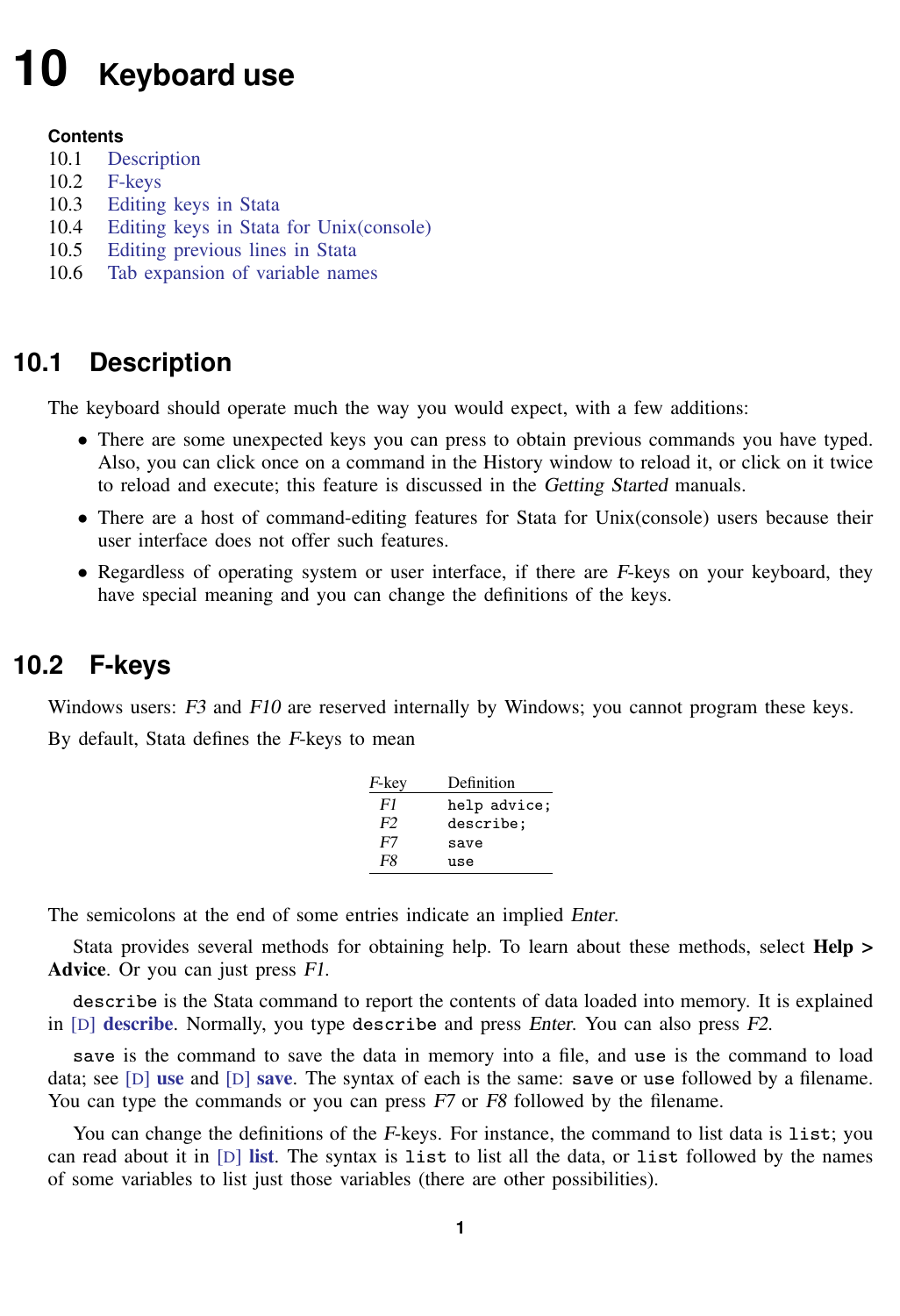If you wanted F9 to mean list, you could type

. global F9 "list "

In the above, F9 refers to the letter  $F$  followed by 9, not the  $F9$  key. Note the capitalization and spacing of the command.

You type global in lowercase, type F9, and then type "list ". The space at the end of list is important. In the future, rather than typing list mpg weight, you want to be able to press the  $F9$ key and then type only mpg weight. You put a space in the definition of F9 so that you would not have to type a space in front of the first variable name after pressing F9.

Now say you wanted F5 to mean list all the data—list followed by Enter. You could define

. global F5 "list;"

Now you would have two ways of listing all the data: press F9, and then press Enter, or press F5. The semicolon at the end of the definition of F5 will press Enter for you.

If you really want to change the definitions of F9 and F5, you will probably want to change the definition every time you invoke Stata. One way would be to type the two global commands every time you invoke Stata. Another way would be to type the two commands into a text file named profile.do. Stata executes the commands in profile.do every time it is launched if profile.do is placed in the appropriate directory:

| Windows: | see [GSW] <b>B.3</b> Executing commands every time Stata is started |
|----------|---------------------------------------------------------------------|
| Mac:     | see [GSM] <b>B.1 Executing commands every time Stata is started</b> |
| Unix:    | see [GSU] <b>B.1 Executing commands every time Stata is started</b> |

You can use the F-keys any way you desire: they contain a string of characters, and pressing the F-key is equivalent to typing those characters.

#### □ Technical note

[Stata for Unix(console) users.] Sometimes Unix assigns a special meaning to the F-keys, and if it does, those meanings supersede our meanings. Stata provides a second way to get to the F-keys. Press Ctrl+F, release the keys, and then press a number from 0 through 9. Stata interprets Ctrl+F plus 1 as equivalent to the F1 key, Ctrl+F plus 2 as F2, and so on. Ctrl+F plus 0 means F10. These keys will work only if they are properly mapped in your termcap or terminfo entry.

 $\Box$ 

#### □ Technical note

On some international keyboards, the left single quote is used as an accent character. In this case, we recommend mapping this character to one of your function keys. In fact, you might find it convenient to map both the left single quote  $(')$  and the right single quote  $(')$  characters so that they are next to each other.

Within Stata, open the Do-file Editor. Type the following two lines in the Do-file Editor:

global F4 ' global F5 '

Save the file as profile.do into your Stata directory. If you already have a profile.do file, append the two lines to your existing profile.do file.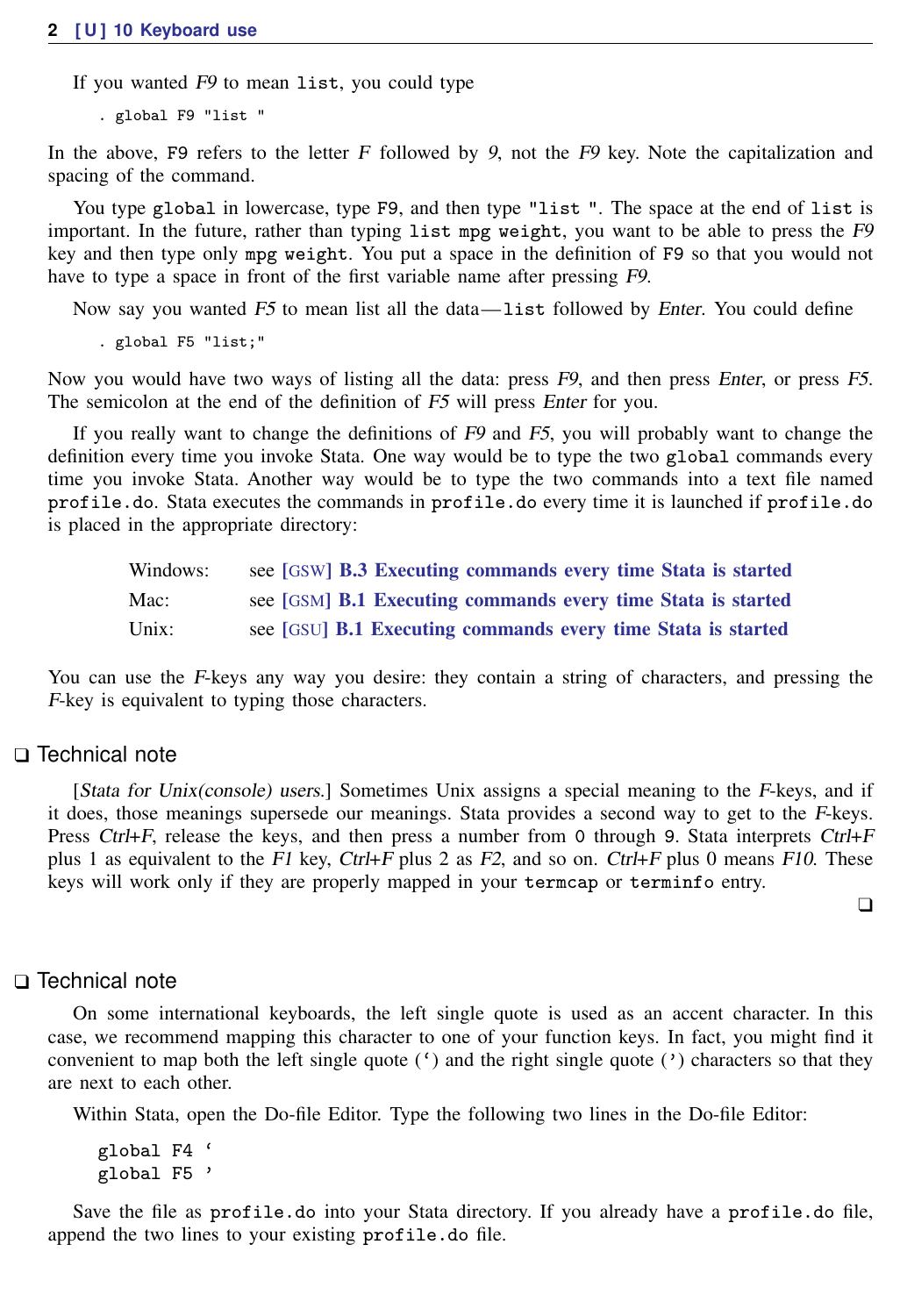Exit Stata and restart it. You should see the startup message

running C:\Program Files\Stata17\profile.do . . .

or some variant of it depending on where your Stata is installed. Press F4 and F5 to verify that they work.

If you did not see the startup message, you did not save the profile.do in your home folder.

You can, of course, map to any other function keys, but F1, F2, F7, and F8 are already used.

❏

## <span id="page-2-0"></span>**10.3 Editing keys in Stata**

Users have available to them the standard editing keys for their operating system. So, Stata should just edit what you type in the natural way—the Stata Command window is a standard edit window.

Also, you can fetch commands from the History window into the Command window. Click on a command in the History window, and it is loaded into the Command window, where you can edit it. Alternatively, if you double-click on a line in the History window, it is loaded and executed.

Another way to get lines from the History window into the Command window is with the PgUp and PgDn keys. Press PgUp and Stata loads the last command you typed into the Command window. Press it again and Stata loads the line before that, and so on. PgDn goes in the opposite direction.

Another editing key that interests users is Esc. This key clears the Command window.

In summary,

|      | Press Result                                                                                |
|------|---------------------------------------------------------------------------------------------|
|      | PgUp Steps back through commands and moves command<br>from History window to Command window |
| PgDn | Steps forward through commands and moves command<br>from History window to Command window   |
| Esc. | Clears Command window                                                                       |

## <span id="page-2-1"></span>**10.4 Editing keys in Stata for Unix(console)**

Certain keys allow you to edit the line that you are typing. Because Stata supports a variety of computers and keyboards, the location and the names of the editing keys are not the same for all Stata users.

Every keyboard has the standard alphabet keys (QWERTY and so on), and every keyboard has a Ctrl key. Some keyboards have extra keys located to the right, above, or left, with names like PgUp and PgDn.

Throughout this manual we will refer to Stata's editing keys using names that appear on nobody's keyboard. For instance, PrevLine is one of the Stata editing keys—it retrieves a previous line. Hunt all you want, but you will not find it on your keyboard. So, where is PrevLine? We have tried to put it where you would naturally expect it. On keyboards with a key labeled  $PgUp$ ,  $PgUp$  is the PrevLine key, but on everybody's keyboard, no matter which version of Unix, brand of keyboard, or anything else, Ctrl+R also means PrevLine.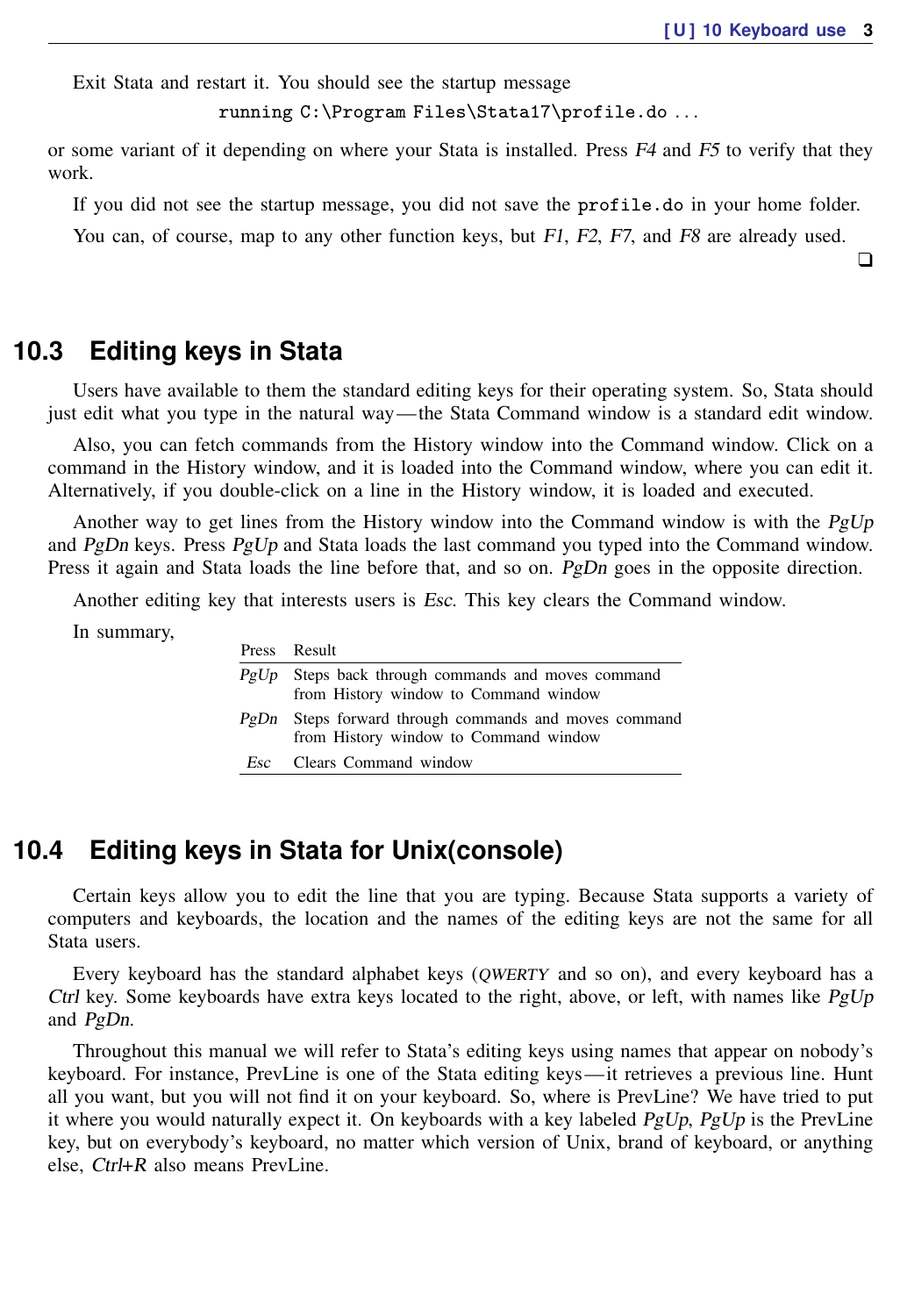When we say press PrevLine, now you know what we mean: press  $PgUp$  or Ctrl+R. The editing keys are the following:

| Name for<br>editing key | Editing key                                                     | Function                                                                                                                                                                            |
|-------------------------|-----------------------------------------------------------------|-------------------------------------------------------------------------------------------------------------------------------------------------------------------------------------|
| Kill                    | Esc on PCs and $Ctrl+U$                                         | Deletes the line and lets you start over.                                                                                                                                           |
| <b>Dbs</b>              | Backspace on PCs and Backspace<br>or Delete on other computers  | Backs up and deletes one character.                                                                                                                                                 |
| Lft                     | $\leftarrow$ , 4 on the numeric keypad<br>for PCs, and $Ctrl+H$ | Moves the cursor left one character<br>without deleting any characters.                                                                                                             |
| Rgt                     | $\rightarrow$ , 6 on the numeric keypad<br>for PCs, and Ctrl+L  | Moves the cursor forward one character.                                                                                                                                             |
| Up                      | $\uparrow$ , 8 on the numeric keypad<br>for PCs, and $Ctrl+O$   | Moves the cursor up one physical line on a<br>line that takes more than one physical line.<br>Also see PrevLine.                                                                    |
| Dn                      | $\downarrow$ , 2 on the numeric keypad<br>for PCs, and $Ctrl+N$ | Moves the cursor down one physical line on a<br>line that takes more than one physical line.<br>Also see NextLine.                                                                  |
| PrevLine                | $PgUp$ and $Ctrl+R$                                             | Retrieves a previously typed line. You may<br>press PrevLine multiple times to step back<br>through previous commands.                                                              |
| NextLine                | $PgDn$ and $Ctrl+B$                                             | The inverse of PrevLine.                                                                                                                                                            |
| Seek                    | $Ctrl+Home$ on PCs and $Ctrl+W$                                 | Goes to the line number specified. Before<br>pressing Seek, type the line number. For<br>instance, typing 3 and then pressing Seek is<br>the same as pressing PrevLine three times. |
| Ins                     | Ins and $Ctrl + E$                                              | Toggles insert mode. In insert mode, characters<br>typed are inserted at the position<br>of the cursor.                                                                             |
| Del                     | Del and Ctrl+D                                                  | Deletes the character at the position of<br>the cursor.                                                                                                                             |
| Home                    | Home and $Ctrl+K$                                               | Moves the cursor to the start of the line.                                                                                                                                          |
| End                     | $End$ and $Ctrl + P$                                            | Moves the cursor to the end of the line.                                                                                                                                            |
| Hack                    | $Ctrl+End$ on PCs, and $Ctrl+X$                                 | Hacks off the line at the cursor.                                                                                                                                                   |
| Tab                     | $\rightarrow$ on PCs, Tab, and Ctrl+I                           | Expand variable name.                                                                                                                                                               |
| <b>B</b> tab            | $\leftarrow$ on PCs, and Ctrl+G                                 | The inverse of Tab.                                                                                                                                                                 |

#### Example 1

It is difficult to demonstrate the use of editing keys in print. You should try each of them. Nevertheless, here is an example:

. summarize price waht

You typed summarize price waht and then pressed the Lft key  $(\leftarrow$  key or Ctrl+H) three times to maneuver the cursor back to the a of waht. If you were to press Enter right now, Stata would see the command summarize price waht, so where the cursor is does not matter when you press Enter. If you wanted to execute the command summarize price, you could back up one more character and then press the Hack key. We will assume, however, that you meant to type weight.

If you were now to press the letter e on the keyboard, an e would appear on the screen to replace the a, and the cursor would move under the character h. We now have weht. You press Ins, putting Stata into insert mode, and press i and g. The line now says summarize price weight, which is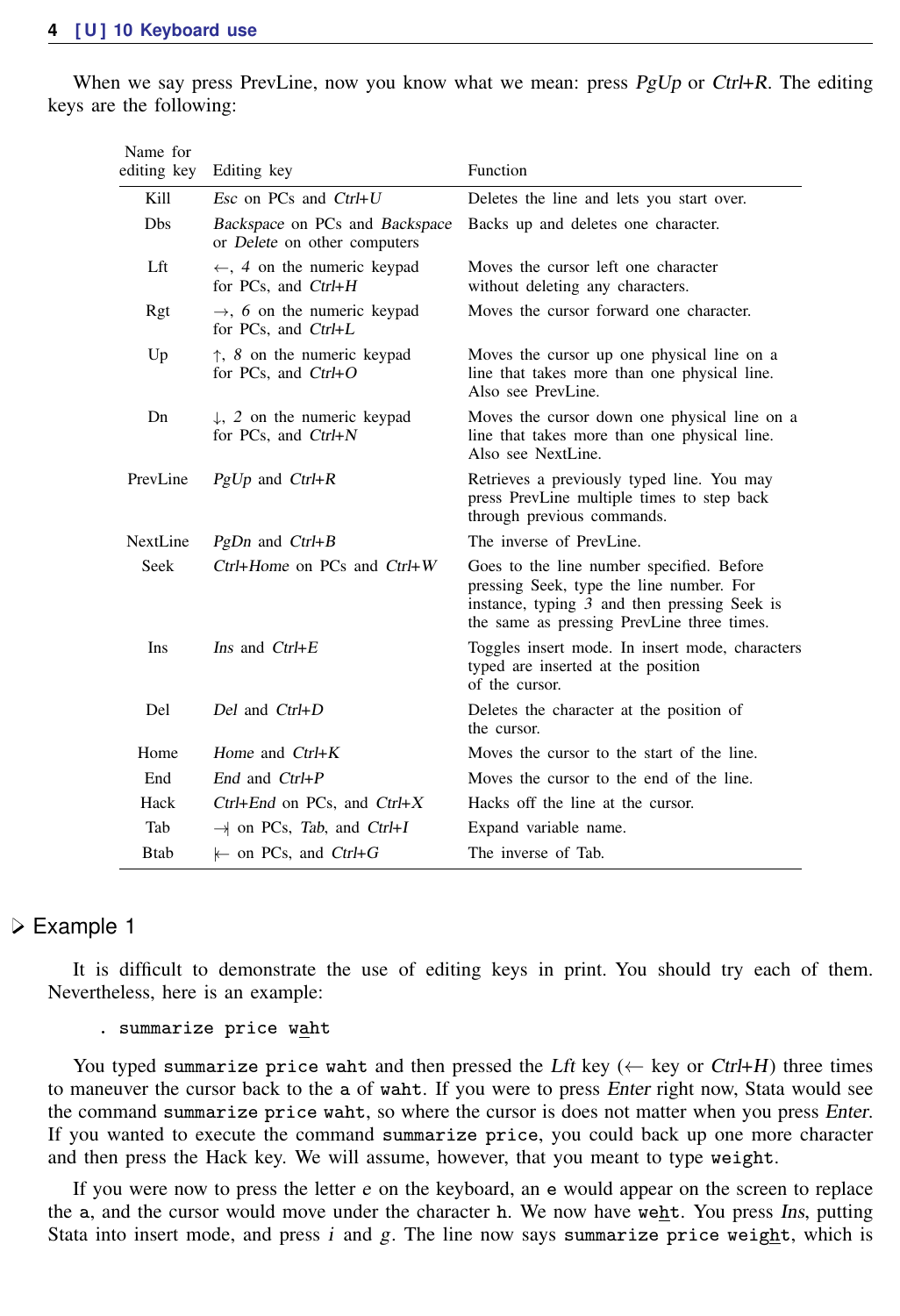correct, so you press Enter. We did not have to press Ins before every character we wanted to insert. The Ins key is a toggle: If we press it again, Stata turns off insert mode, and what we type replaces what was there. When we press *Enter*, Stata forgets all about insert mode, so we do not have to remember from one command to the next whether we are in insert mode.

◁

## □ Technical note

Stata performs its editing magic from the information about your terminal recorded in /etc/termcap(5) or, under System V, /usr/lib/terminfo(4). If some feature does not appear to work, the entry for your terminal in the termcap file or terminfo directory is probably incorrect. Contact your system administrator.

◘

## <span id="page-4-0"></span>**10.5 Editing previous lines in Stata**

In addition to what is said below, remember that the History window also shows the contents of the review buffer.

One way to retrieve lines is with the PrevLine and NextLine keys. Remember, PrevLine and NextLine are the names we attach to these keys—there are no such keys on your keyboard. You have to look back at the previous section to find out which keys correspond to PrevLine and NextLine on your computer. To save you the effort this time, PrevLine probably corresponds to  $PgUp$  and NextLine probably corresponds to PgDn.

Suppose you wanted to reissue the third line back. You could press PrevLine three times and then press Enter. If you made a mistake and pressed PrevLine four times, you could press NextLine to go forward in the buffer. You do not have to count lines because, each time you press PrevLine or NextLine, the current line is displayed on your monitor. Simply press the key until you find the line you want.

Another method for reviewing previous lines, #review, is convenient for Unix(console) users.

### **▷ Example 2**

Typing #review by itself causes Stata to list the last five commands you typed. For instance,

```
. #review
5 list make mpg weight if abs(res)>6
4 list make mpg weight if abs(res)>5
3 tabulate foreign if abs(res)>5
2 regress mpg weight weight2
1 test weight2=0
.
```
We can see from the listing that the last command typed by the user was test weight2=0. Or, you may just look at the History window to see the history of commands you typed.